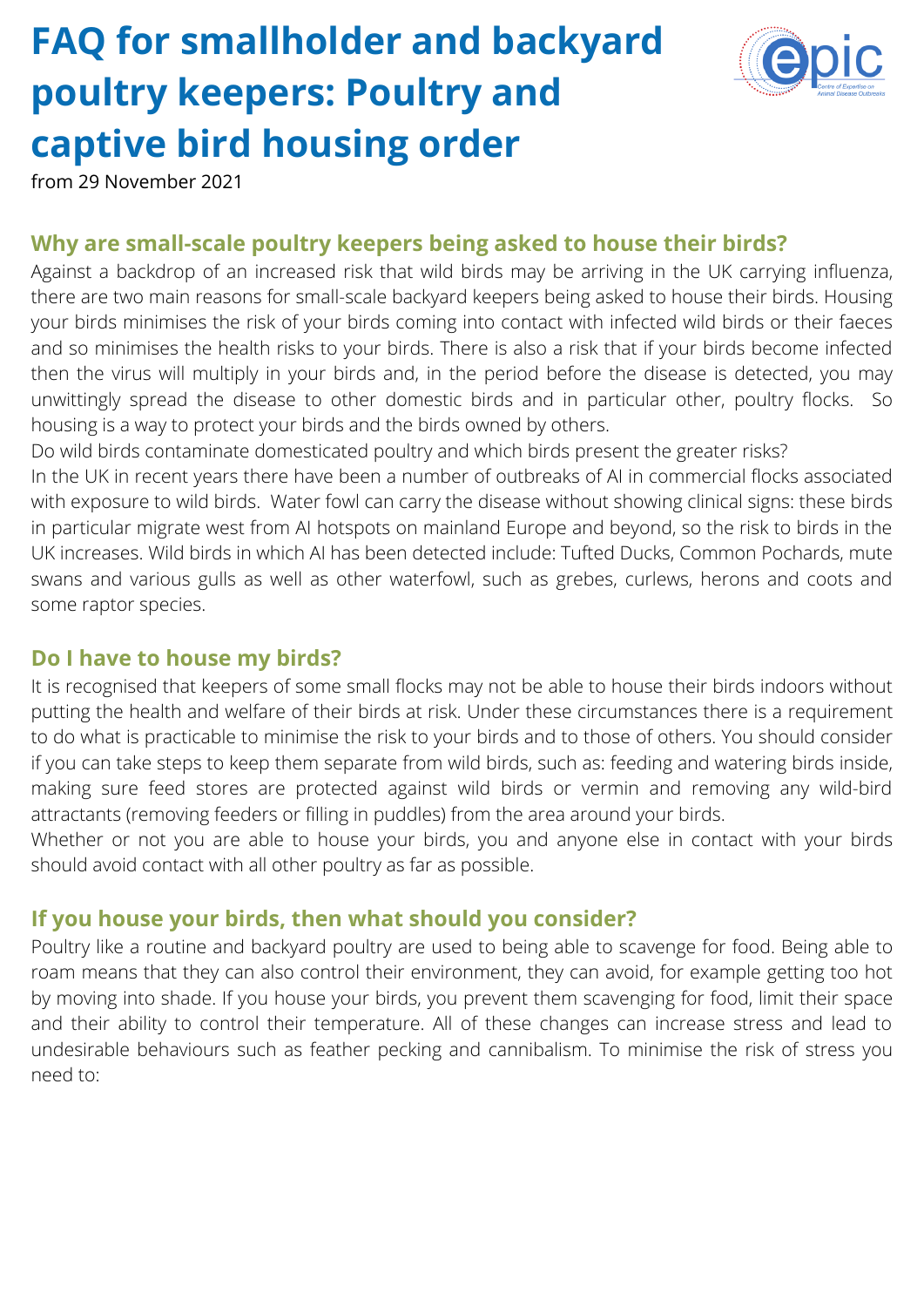- Provide your birds with sufficient food in a sheltered area to prevent attracting wild birds they will probably eat more than you are used to because they will not be supplementing their diet with vegetation, insects, worms etc that they may eat normally;
- Ensure your birds have access to adequate supplies of clean water which cannot be accessed by wild birds– birds will drink up to twice what they will eat.
- Provide as much space as possible for your birds. A good way of doing this is to provide sufficient perch space for all of your birds. Properly designed perches enable subservient birds to get away from dominant birds during the day – when on a perch a bird's 'flock size' reduces to three, itself and up to two neighbours. At night birds will want to perch - their feet are designed to lock automatically onto a perch while they sleep – as this is deeply ingrained predator avoidance response. At night you will find the most dominant birds on the highest perches.
- Poultry are inquisitive they need things to occupy them. Normally this need would be fulfilled by ranging around their territory but it your birds are constrained to a small run then you need to think of other things to keep them occupied. There are lots of ways that this can be done but giving the birds something to work at underpins most of them. So for example, put some of their food onto the litter that you should have on the floor of the house – this will encourage them to scavenge in the litter looking for food. Provide greens (cabbages suspended off the floor for example), for the birds to peck at. A full or part bale of straw or hay will give birds something to explore. Always check that anything you are introducing to your housed area hasn't been in contact with wild birds or their faeces.
- Dust bathing is important for the physiological and physiological health of your poultry provide suitable space and material of dry material for this (e.g. wood shavings, sand or sawdust).
- The environment that your birds experience is crucial to their wellbeing. If housed then there is a risk from poor air quality and high temperatures, even in the winter months. Birds are warm blooded animals and produce a considerable amount of heat from the food they consume. In cold weather birds flock together – birds should not be kept on their own - and providing they are not exposed to draughts, even at sub-zero temperatures can keep each other warm. The biggest risk in the UK is overheating – birds are not able to lose heat very efficiently. If the housing is small and poorly ventilated then heat build-up can be a problem. An air temperature of 21oC or below is what you should aim for – an inexpensive maximum/minimum thermometer placed at bird level will enable you to monitor air temperature. You should not be unduly concerned about low temperatures, providing your birds are kept dry and draught free, but high temperatures can be lethal. Do not allow the ammonia concentration to build-up – more frequent than normal replacement of litter material may be required.
- If you are struggling to house your birds without a significant risk to their health and welfare, you should discuss this with your local veterinarian and agree preventative steps that you can take to keep them separate from wild birds.